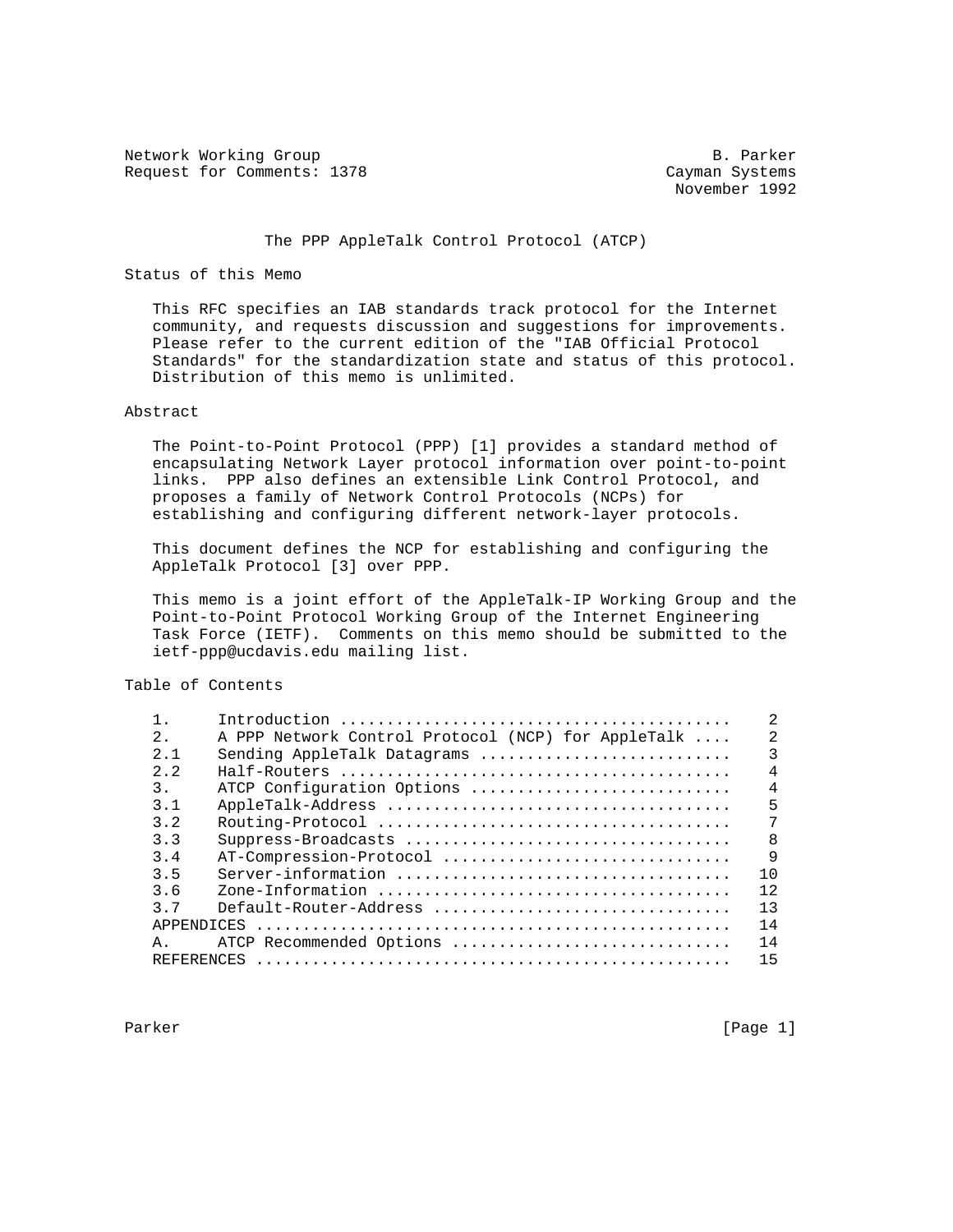1. Introduction

PPP has three main components:

- 1. A method for encapsulating datagrams over serial links.
- 2. A Link Control Protocol (LCP) for establishing, configuring, and testing the data-link connection.
- 3. A family of Network Control Protocols (NCPs) for establishing and configuring different network-layer protocols.

 In order to establish communications over a point-to-point link, each end of the PPP link must first send LCP packets to configure and test the data link. After the link has been established and optional facilities have been negotiated as needed by the LCP, PPP must send NCP packets to choose and configure one or more network-layer protocols. Once each of the chosen network-layer protocols has been configured, datagrams from each network-layer protocol can be sent over the link.

 The link will remain configured for communications until explicit LCP or NCP packets close the link down, or until some external event occurs (an inactivity timer expires or network administrator intervention).

2. A PPP Network Control Protocol (NCP) for AppleTalk

 The AppleTalk Control Protocol (ATCP) is responsible for configuring, enabling, and disabling the AppleTalk protocol modules on both ends of the point-to-point link. ATCP uses the same packet exchange machanism as the Link Control Protocol (LCP). ATCP packets may not be exchanged until PPP has reached the Network-Layer Protocol phase. ATCP packets received before this phase is reached should be silently discarded.

 The AppleTalk Control Protocol is exactly the same as the Link Control Protocol [1] with the following exceptions:

Frame Modifications

 The packet may utilize any modifications to the basic frame format which have been negotiated during the Link Establishment phase.

Parker [Page 2]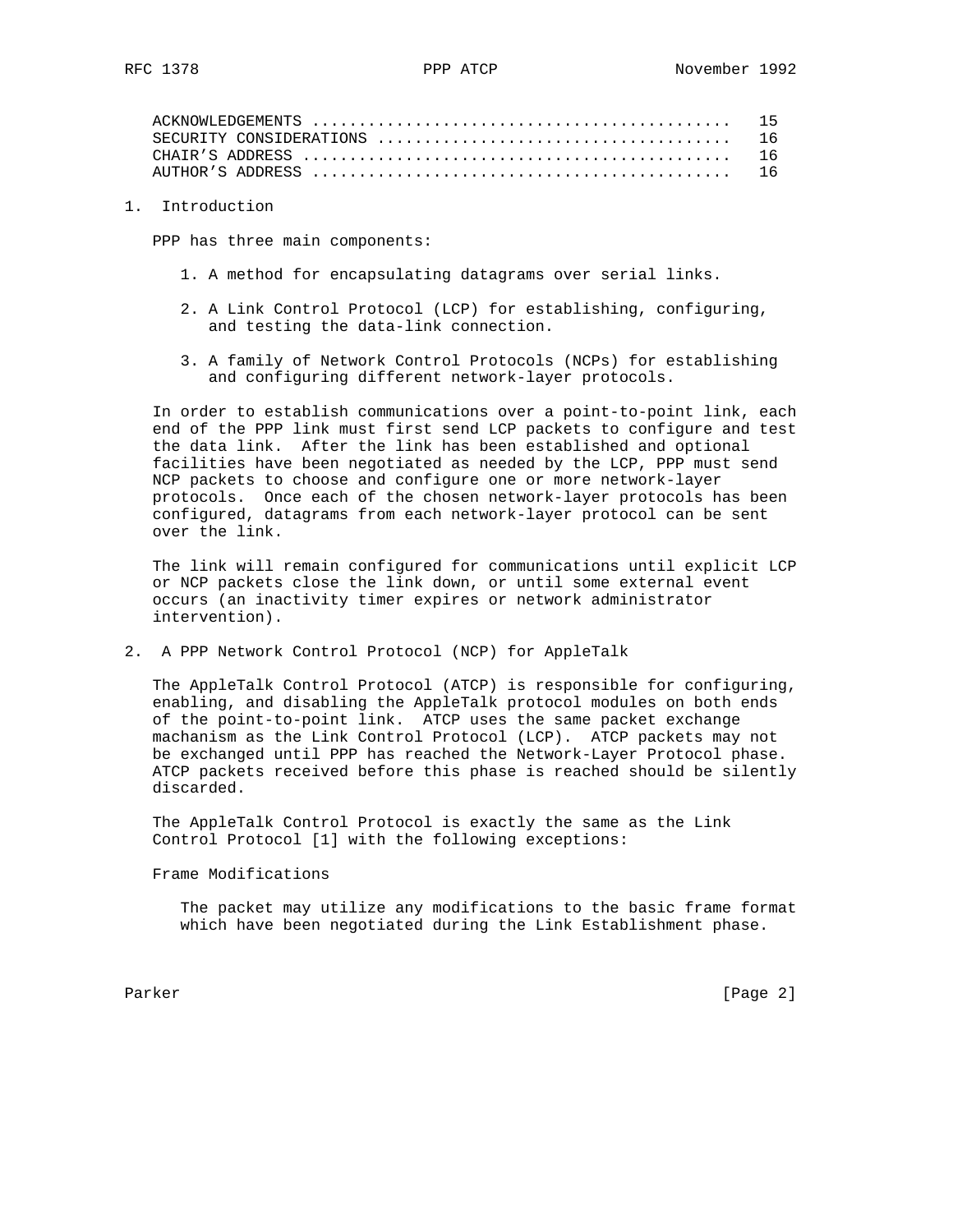# Data Link Layer Protocol Field

 Exactly one ATCP packet is encapsulated in the Information field of a PPP Data Link Layer frame where the Protocol field indicates type hex 8029 (AppleTalk Control Protocol).

### Code field

 Only Codes 1 through 7 (Configure-Request, Configure-Ack, Configure-Nak, Configure-Reject, Terminate-Request, Terminate-Ack and Code-Reject) are used. Other Codes should be treated as unrecognized and should result in Code-Rejects.

#### Timeouts

 ATCP packets may not be exchanged until PPP has reached the Network-Layer Protocol phase. An implementation should be prepared to wait for Authentication and Link Quality Determination to finish before timing out waiting for a Configure-Ack or other response. It is suggested that an implementation give up only after user intervention or a configurable amount of time.

## Configuration Option Types

 ATCP has a distinct set of Configuration Options, which are defined below.

# 2.1. Sending AppleTalk Datagrams

 Before any AppleTalk packets may be communicated, PPP must reach the Network-Layer Protocol phase, and the AppleTalk Control Protocol must reach the Opened state.

 Unless otherwise negotiated (via option 4), exactly one AppleTalk packet is encapsulated in the Information field of a PPP Data Link Layer frame where the Protocol field indicates type hex 0029 (AppleTalk).

 Note that the negotiation of compression may imply the use of different encapsulation and hence different protocol fields. These different protocol fields imply packet types which are sub-protocols of the base AppleTalk NCP.

 An encapsulated AppleTalk packet begins with an extended DDP (Datagram Delivery Protocol) header -- also known as a Long DDP header. The maximum length of a DDP datagram is 599 octets.

Since there is no standard method for fragmenting and reassembling

Parker [Page 3]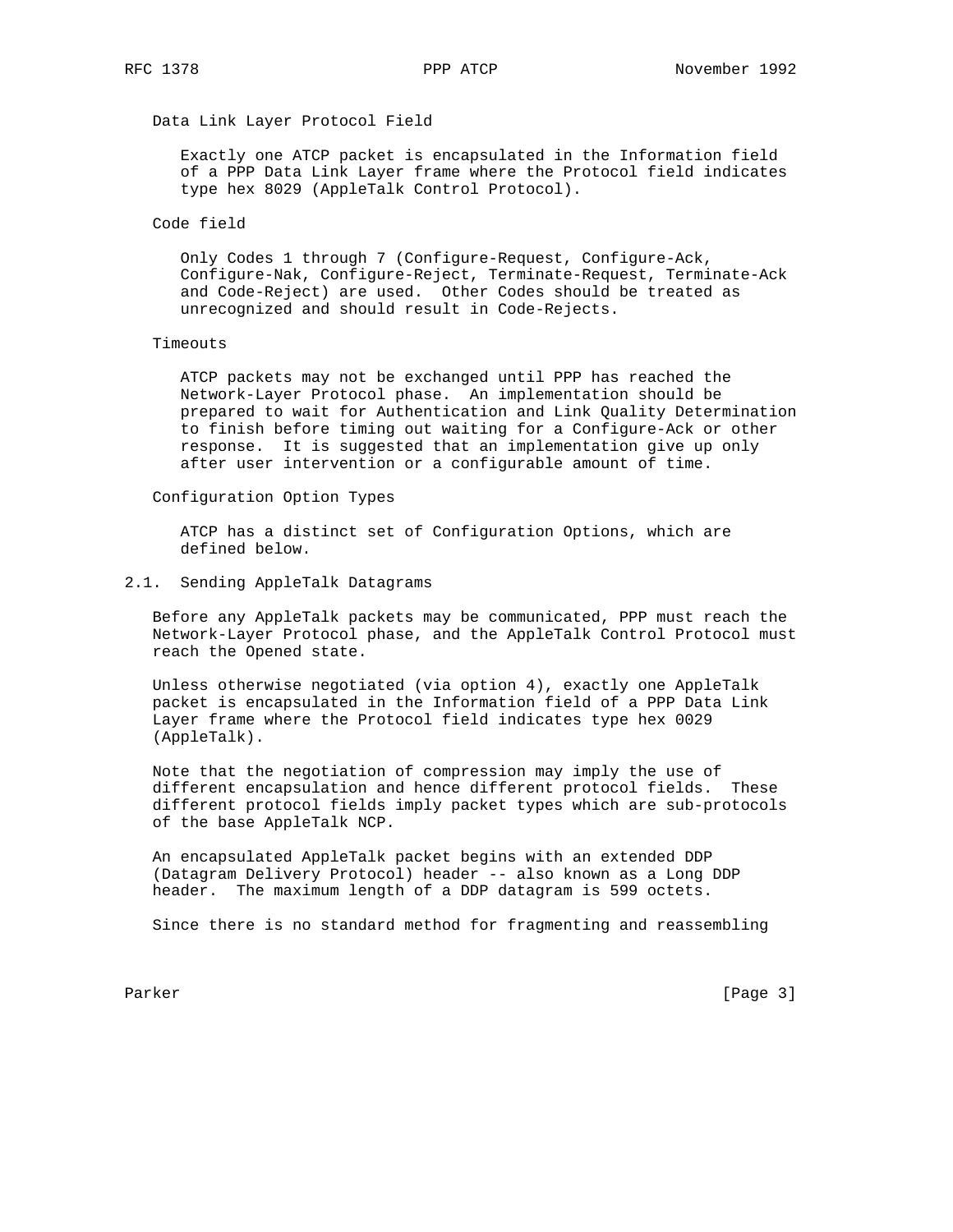AppleTalk datagrams, it is required that PPP links supporting AppleTalk allow at least 599 octets in the information field of a data link layer frame.

2.2. Half-Routers

 One model for routers in [3] is two remote AppleTalk routers linked as "half-routers" without a Node ID or Network number assigned to either side of the link. When acting as half-routers, the only effect on transported packets is that the hop count is incremented when it is received over the link. Routing updates received over a half-router link should also increment the hop count of routing table updates.

 As part of normal operation, AppleTalk will send RTMP Routing updates every 10 seconds.

3. ATCP Configuration Options

 ATCP Configuration Options allow negotiation of desirable AppleTalk parameters. ATCP uses the same Configuration Option format defined for LCP [1], with a separate set of Options.

 The most up-to-date values of the ATCP Option Type field are specified in the most recent "Assigned Numbers" RFC [2]. Current values are assigned as follows:

- 1 AppleTalk-Address
- 2 Routing-Protocol
- 3 Suppress-Broadcasts
- 4 AT-Compression-Protocol
- 5 RESERVED
- 6 Server-information
- 7 Zone-information
- 8 Default-Router-Address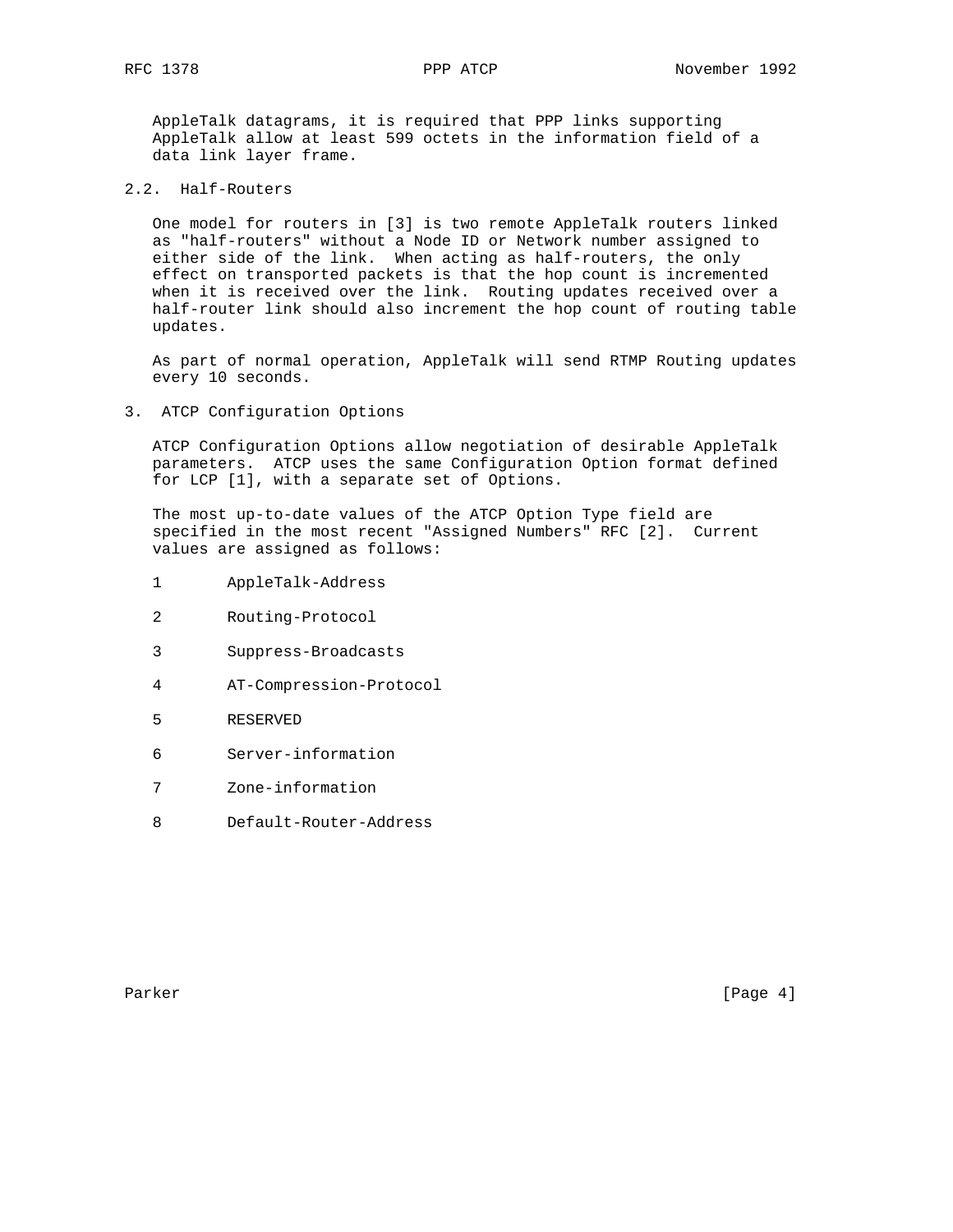### 3.1. AppleTalk-Address

#### Description

 This Configuration Option provides a way to negotiate the AppleTalk network and node number to be used on the local end of the link. It allows the sender of the Configure-Request to state which AppleTalk-address is desired, or to request that the peer provide the information. The peer can provide this information by NAKing the option, and returning a valid AppleTalk-address.

 If negotiation about the remote AppleTalk-address is required, and the peer did not provide the option in its Configure-Request, the option SHOULD be appended to a Configure-Nak. The value of the AppleTalk-address given must be acceptable as the remote AppleTalk-address, or indicate a request that the peer provide the information.

 By default, no AppleTalk address is assigned. A network or node number specified as zero in a Configure-Request shall be interpreted as requesting the remote end to specify a value via a Configure-Nak. A network or node number specified as zero in a Configure-Ack shall be interpreted as agreement that no value exists.

 An implementation which requires that no AppleTalk addresses be assigned (such as a intermediate system to intermediate system "half-routing") MUST Configure-Reject all AppleTalk-Address Configuration Options.

 An implementation which requires that AppleTalk addresses be assigned to it (such as a end system) MUST fail configuration if the remote side Configure-Rejects all AppleTalk-Address requests, or fails to provide a valid value.

 If this option is negotiated, the two sides MUST negotiate a common AppleTalk network number and two unique Appletalk node numbers. The network number MAY be zero but the Appletalk node numbers MUST be non-zero. Values selected for network and node numbers must adhere to the ranges defined in [3].

 The AppleTalk protocol, phase 2, defines the concept of "extended" and "non-extended" networks. Extended networks can support a large number (hundreds) of nodes, and requires multiple network numbers and multiple zone names to be managed effectively. Non extended networks can only support a small number of devices, and require only a single network number and zone name to be managed effectively.

Parker [Page 5]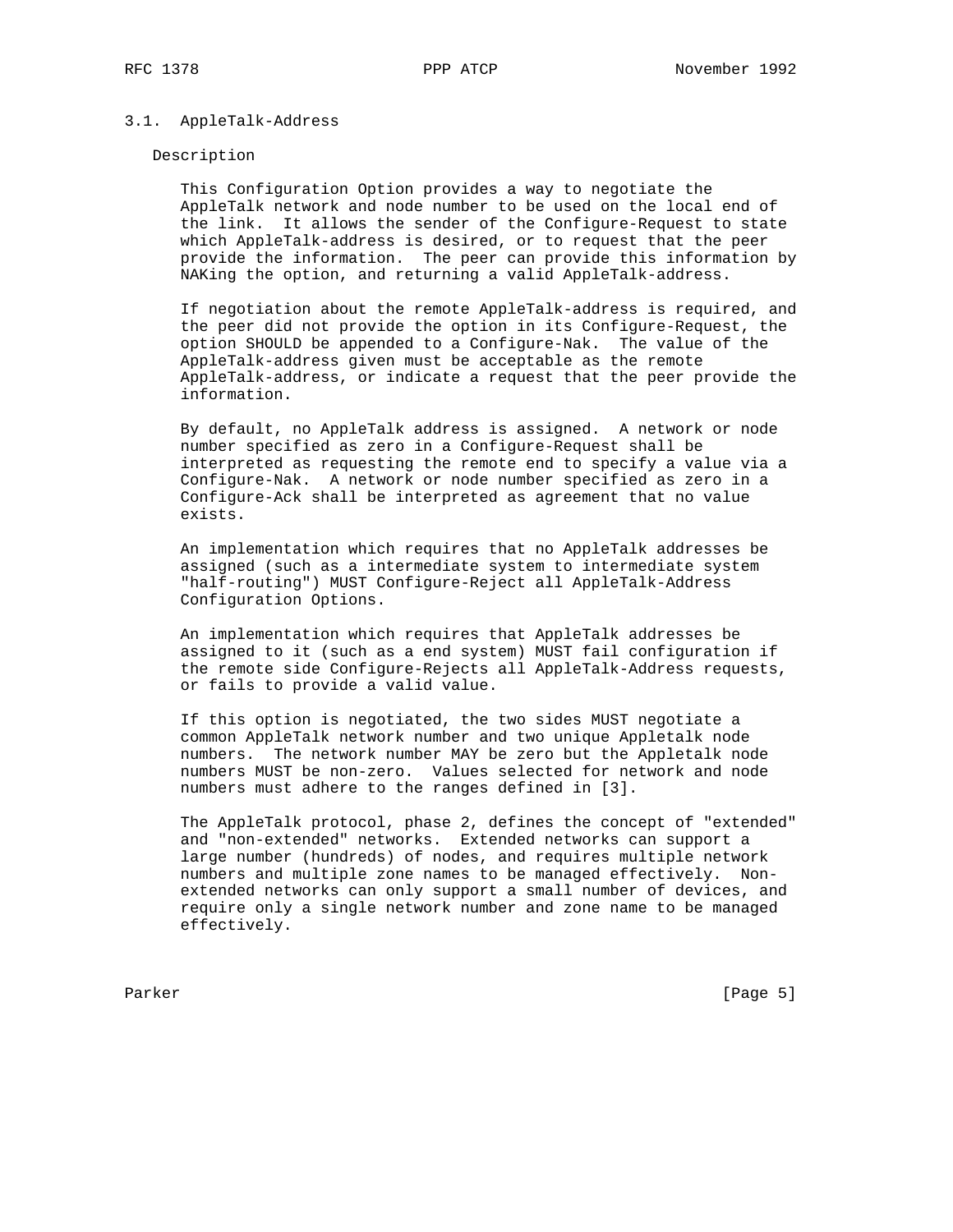If a PPP link transporting AppleTalk is assigned an AppleTalk address, it must have the "non-extended" characteristics as defined in [3].

 The format of the network and node data is defined to be the same as the "AppleTalk address" in [3], chapter 3, "AppleTalk AARP packet formats on Ethernet and token ring".

 A summary of the AppleTalk-Address Configuration Option format is shown below. The fields are transmitted from left to right.

0  $1$  2 3 0 1 2 3 4 5 6 7 8 9 0 1 2 3 4 5 6 7 8 9 0 1 2 3 4 5 6 7 8 9 0 1 +-+-+-+-+-+-+-+-+-+-+-+-+-+-+-+-+-+-+-+-+-+-+-+-+-+-+-+-+-+-+-+-+ | Type | Length | Reserved | AT-Net | +-+-+-+-+-+-+-+-+-+-+-+-+-+-+-+-+-+-+-+-+-+-+-+-+-+-+-+-+-+-+-+-+ AT-Net | AT-Node +-+-+-+-+-+-+-+-+-+-+-+-+-+-+-+-+

### Type

1

#### Length

6

### Reserved

 This octet is reserved and MUST be set to zero on transmission and ignored on reception.

# AT-Net

 The two octet AT-Net is the desired local AppleTalk network number of the sender of the Configure-Request. This two octet quantity represents a 16 bit unsigned number sent "network byte order" (most significant octet first).

# AT-Node

 The one octet AT-Node is the desired local AppleTalk node ID of the sender of the Configure-Request.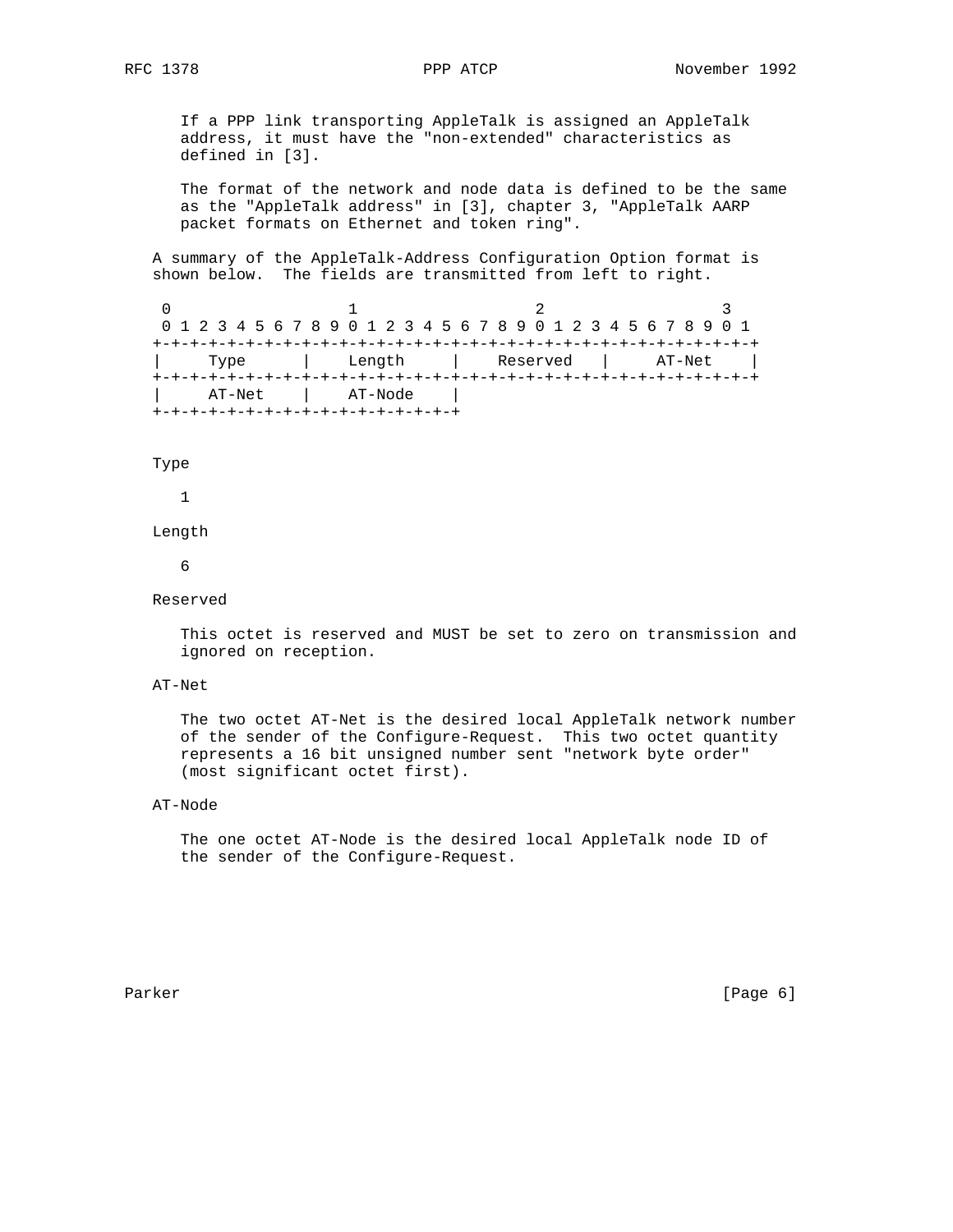# 3.2. Routing-Protocol

Description

 This Configuration Option provides a way to negotiate the use of a specific routing protocol. In particular, "half-routers" may want to exchange routing information using a protocol optimized for the PPP connection. By default, AppleTalk RTMP (Routing Table Maintenance Protocol) routing information is sent over the PPP connection.

 By default, AppleTalk RTMP routing information is sent over the PPP connection.

 A summary of the Routing-Protocol Configuration Option format is shown below. The fields are transmitted from left to right.

| 0 1 2 3 4 5 6 7 8 9 0 1 2 3 4 5 6 7 8 9 0 1 2 3 4 5 6 7 8 9 0 1 |      |  |  |  |  |  |  |  |        |  |  |  |  |  |  |  |                                                         |  |  |  |  |  |  |  |  |  |  |  |  |  |  |  |
|-----------------------------------------------------------------|------|--|--|--|--|--|--|--|--------|--|--|--|--|--|--|--|---------------------------------------------------------|--|--|--|--|--|--|--|--|--|--|--|--|--|--|--|
|                                                                 |      |  |  |  |  |  |  |  |        |  |  |  |  |  |  |  |                                                         |  |  |  |  |  |  |  |  |  |  |  |  |  |  |  |
| Type                                                            |      |  |  |  |  |  |  |  | Length |  |  |  |  |  |  |  | Routing-Protocol<br>and the contract of the contract of |  |  |  |  |  |  |  |  |  |  |  |  |  |  |  |
|                                                                 |      |  |  |  |  |  |  |  |        |  |  |  |  |  |  |  |                                                         |  |  |  |  |  |  |  |  |  |  |  |  |  |  |  |
|                                                                 | Data |  |  |  |  |  |  |  |        |  |  |  |  |  |  |  |                                                         |  |  |  |  |  |  |  |  |  |  |  |  |  |  |  |
|                                                                 |      |  |  |  |  |  |  |  |        |  |  |  |  |  |  |  |                                                         |  |  |  |  |  |  |  |  |  |  |  |  |  |  |  |

#### Type

2

Length

 $>= 4$ 

Routing-Protocol

 The Routing-Protocol field is two octets and indicates the type of Routing-Protocol desired. This two octet quantity represents a 16 bit number sent "network byte order" (most significant octet first).

 Negotiation of some routing protocols implies that you will receive packet types which transport these protocols.

 For example, negotiating AppleTalk AURP to exchange routing information implies both sides will accept EDDP type packets, since this is the transport type used by AURP.

Parker [Page 7]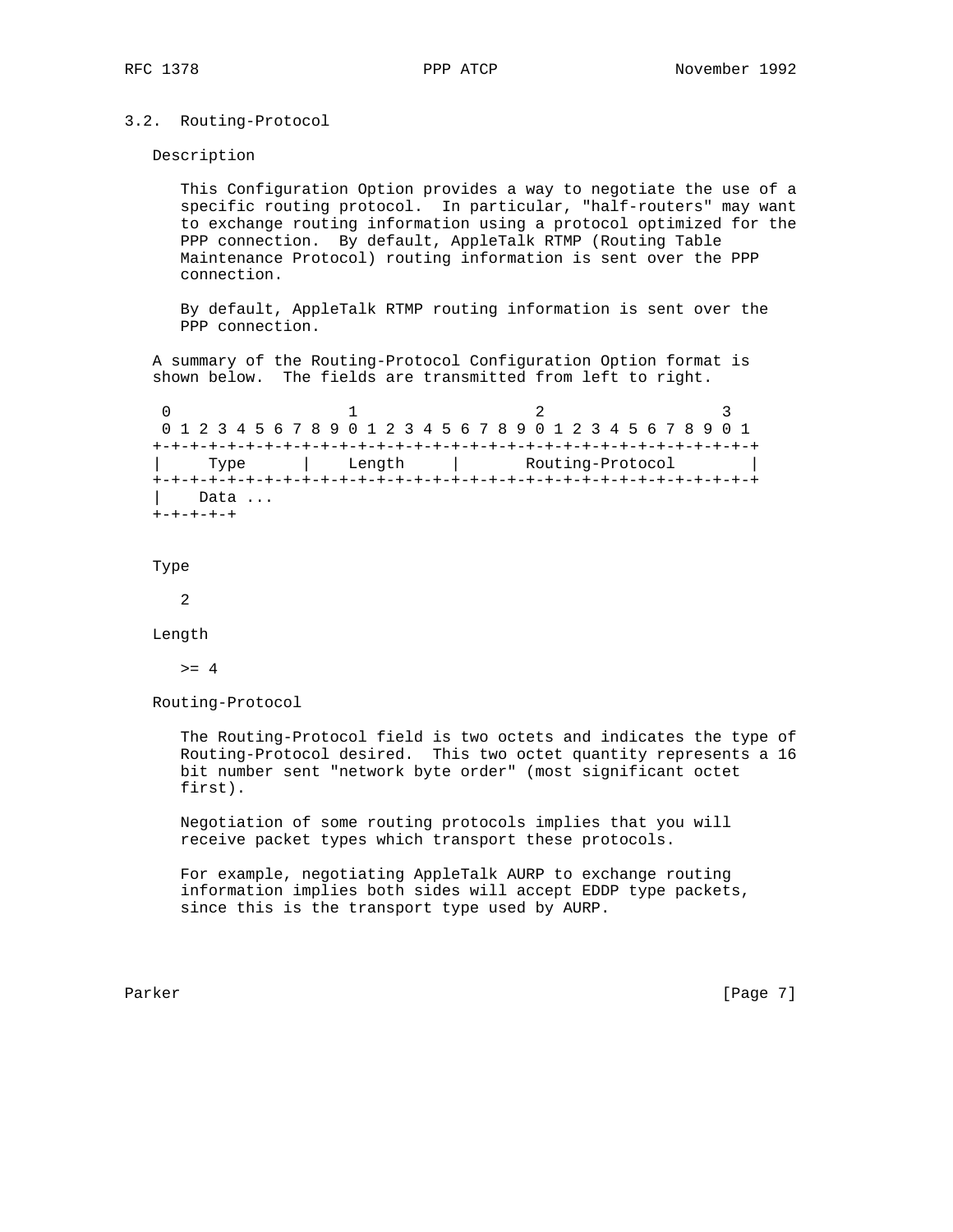Initial values are assigned as follows:

| Value | Protocol                                               |
|-------|--------------------------------------------------------|
|       | No routing information exchange                        |
|       | AppleTalk RTMP is used to exchange routing information |
| 2     | AppleTalk AURP is used to exchange routing information |
| ર     | AppleTalk ABGP is used to exchange routing information |

### Data

 The Data field is zero or more octets and contains additional data as determined by the routing protocol indicated in the Routing- Protocol field.

 None of the Routing-Protocol options defined here require additional data.

### 3.3. Suppress-Broadcasts

Description

 This Configuration Option provides a way to negotiate the suppression of AppleTalk broadcast datagrams which might otherwise use up limitted PPP bandwidth. This Configuration Option is used to inform the remote end that no AppleTalk broadcast datagrams of a given DDP type should be sent.

 This option is useful when negotiated by a single end system. It allows the local end system to request that broadcast packets generated on a remote network not be propagated across the PPP link. In the case of a single end system connected to a large network, this can be used to suppress regular NBP lookups generated by other end systems on the remote network. This will mean that protocols such as NBP can no longer be used to find network entities on the local system, but since the option configuration is asymmetric, it does not inhibit the local system's ability to find network entities on the remote network.

 By default, no AppleTalk broadcast datagrams are suppressed. Note that this option may conflict with other options (such as Routing Protocol). If so, the Suppress-Broadcasts option takes precedence.

 A summary of the Suppress-Broadcasts Configuration Option format is shown below. The fields are transmitted from left to right.

Parker [Page 8]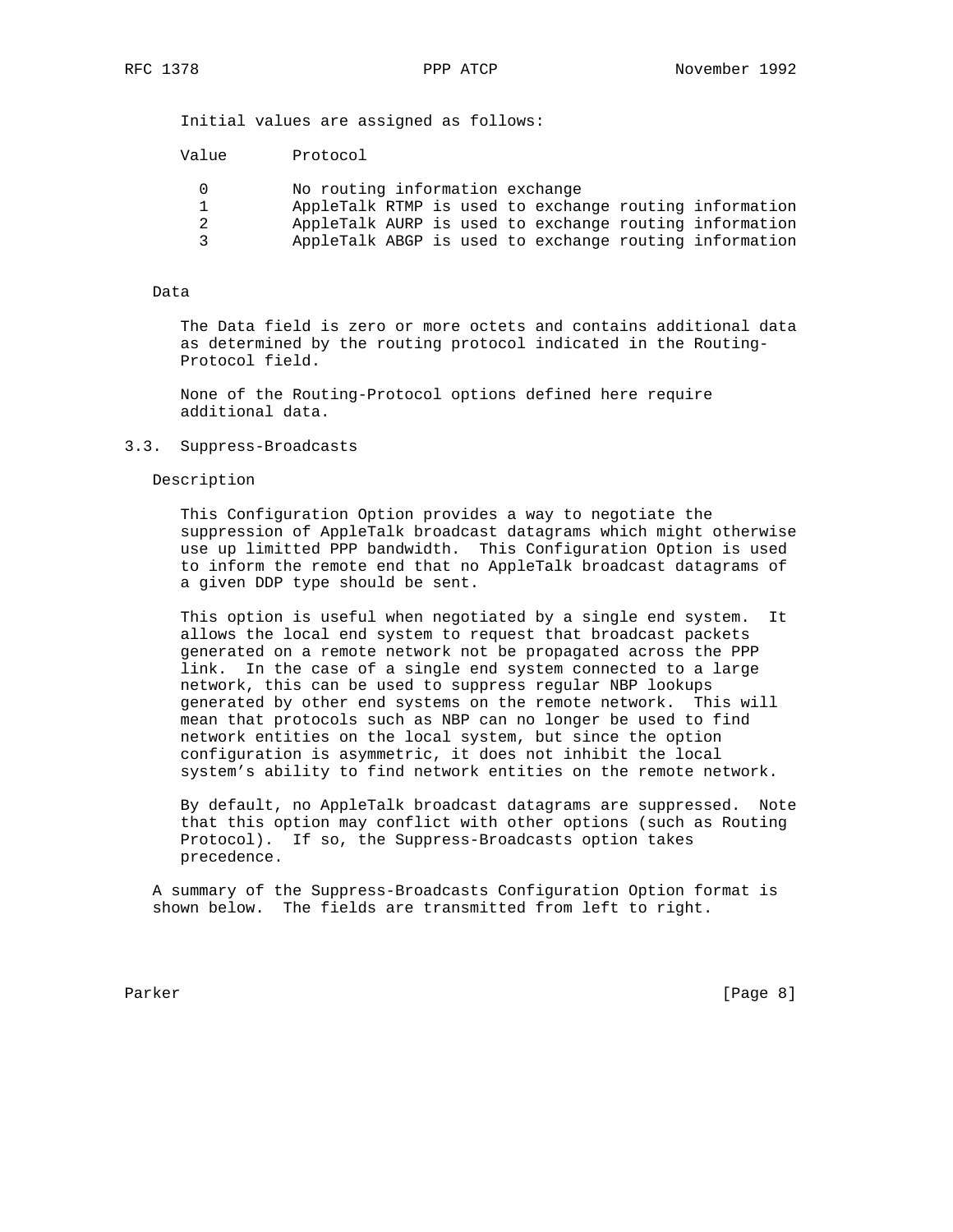0  $1$  2 3 0 1 2 3 4 5 6 7 8 9 0 1 2 3 4 5 6 7 8 9 0 1 2 3 4 5 6 7 8 9 0 1 +-+-+-+-+-+-+-+-+-+-+-+-+-+-+-+-+-+-+-+-+-+-+-+-+-+-+-+-+-+-+-+-+ | Type | Length | DDP-Type 1 | DDP-Type 2 | +-+-+-+-+-+-+-+-+-+-+-+-+-+-+-+-+-+-+-+-+-+-+-+-+-+-+-+-+-+-+-+-+ | etc... +-+-+-+-+

#### Type

3

Length

 $>= 2$ 

DDP-Types

 A vector of one or more single octet DDP type values, each of which are to be suppressed if sent to the broadcast address.

 If no data is present (the length = 2), all broadcast packets are to be suppressed, regardless of DDP type.

# 3.4. AT-Compression-Protocol

Description

 This Configuration Option provides a way to negotiate the use of a specific compression protocol. By default, compression is not enabled.

 A summary of the AT-Compression-Protocol Configuration Option format is shown below. The fields are transmitted from left to right.

0  $1$  2 3 0 1 2 3 4 5 6 7 8 9 0 1 2 3 4 5 6 7 8 9 0 1 2 3 4 5 6 7 8 9 0 1 +-+-+-+-+-+-+-+-+-+-+-+-+-+-+-+-+-+-+-+-+-+-+-+-+-+-+-+-+-+-+-+-+ | Type | Length | AT-Compression-Protocol | +-+-+-+-+-+-+-+-+-+-+-+-+-+-+-+-+-+-+-+-+-+-+-+-+-+-+-+-+-+-+-+-+ Data ... +-+-+-+-+

Type

4

Parker [Page 9]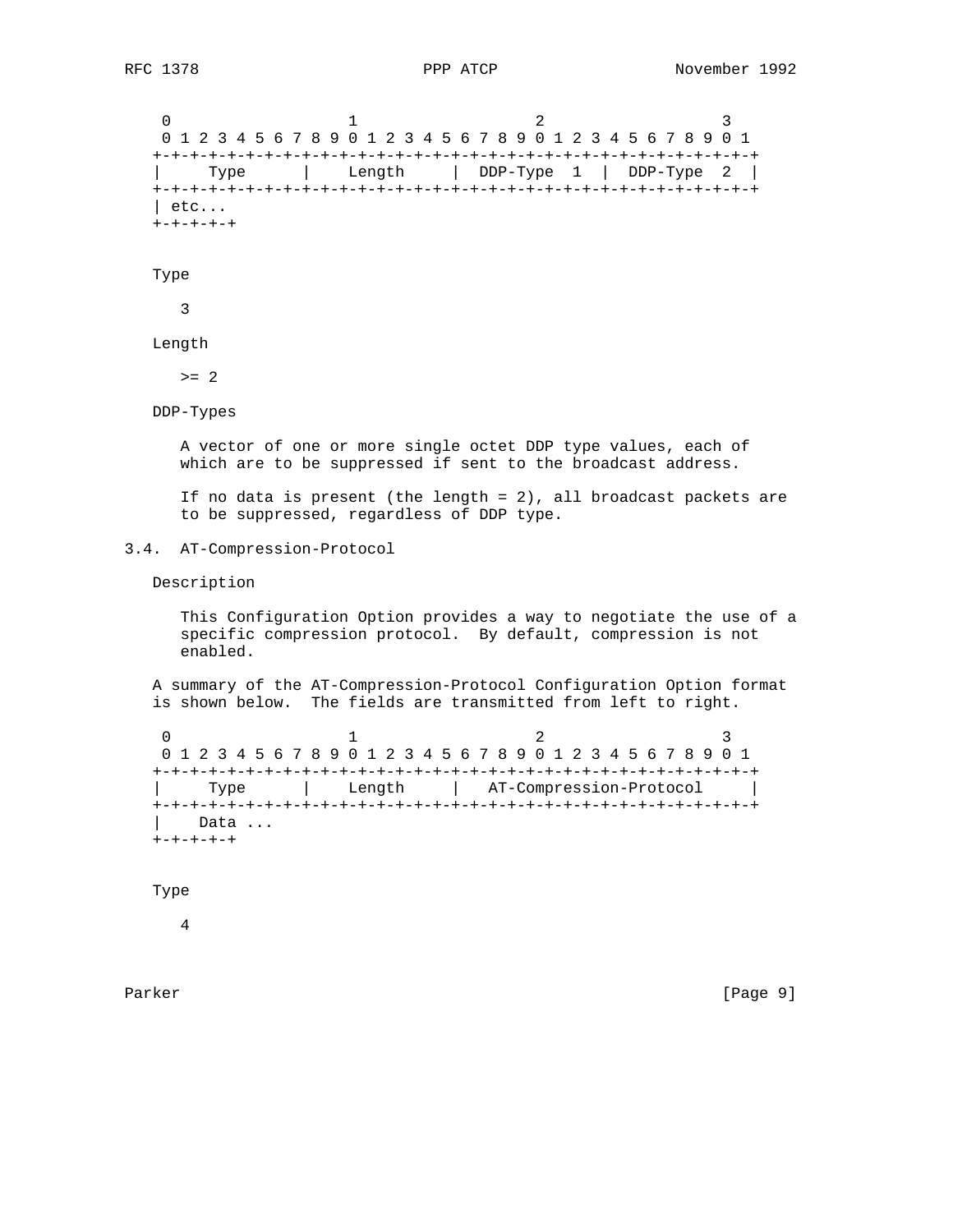Length

 $>= 4$ 

AT-Compression-Protocol

 The AT-Compression-Protocol field is two octets and indicates the compression protocol desired. Values for this field are always the same as the PPP Data Link Layer Protocol field values for that same compression protocol.

 The most up-to-date values of the AT-Compression-Protocol field are specified in the most recent "Assigned Numbers" RFC [2]. Current values are assigned as follows:

Value (in hex) Protocol

none defined

# Data

 The Data field is zero or more octets and contains additional data as determined by the particular compression protocol.

# 3.5. Server-information

Description

 This Configuration Option provides a way to obtain information about the communications server providing the remote side of the PPP connection.

 The nature of this option is advisory only. It is provided as a means of improving an end system's ability to provide a simple user interface.

 A summary of the Server-Information Option format is shown below. The fields are transmitted from left to right.

Parker [Page 10]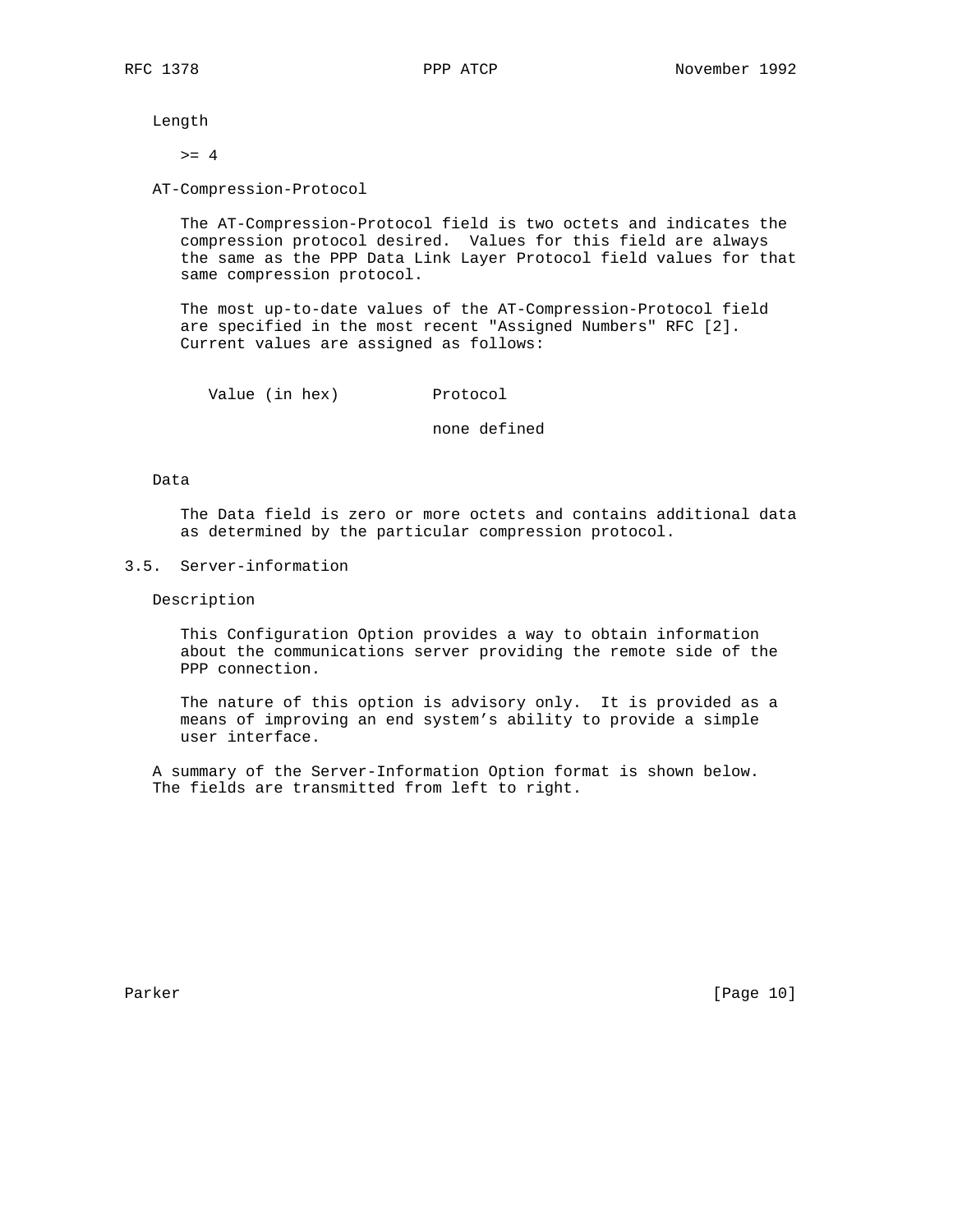0  $1$  2 3 0 1 2 3 4 5 6 7 8 9 0 1 2 3 4 5 6 7 8 9 0 1 2 3 4 5 6 7 8 9 0 1 +-+-+-+-+-+-+-+-+-+-+-+-+-+-+-+-+-+-+-+-+-+-+-+-+-+-+-+-+-+-+-+-+ Type | Length | Server-class +-+-+-+-+-+-+-+-+-+-+-+-+-+-+-+-+-+-+-+-+-+-+-+-+-+-+-+-+-+-+-+-+ Server-implementation-id +-+-+-+-+-+-+-+-+-+-+-+-+-+-+-+-+-+-+-+-+-+-+-+-+-+-+-+-+-+-+-+-+ | Server-name ... +-+-+-+-+-+-+-+-+-+-+-+-+

Type

6

Length

 $>= 8$ 

Server-class

 The Server-class field is two octets and indicates the class of the communication server providing the remote end of the PPP connection.

Initial values are assigned as follows:

Value Class

1 AppleTalk PPP Dial-in server.

 The server-implementation-id is a four byte version id, with the first byte defined as the major version number (1-255) and the second byte defined as the minor version number (1-255).

 The third and fourth bytes are undefined and should be zero.

2 Generic AppleTalk PPP implementation.

 The server-implementation-id is undefined and vendor specific.

3 Both dial-in server and router

Parker [Page 11]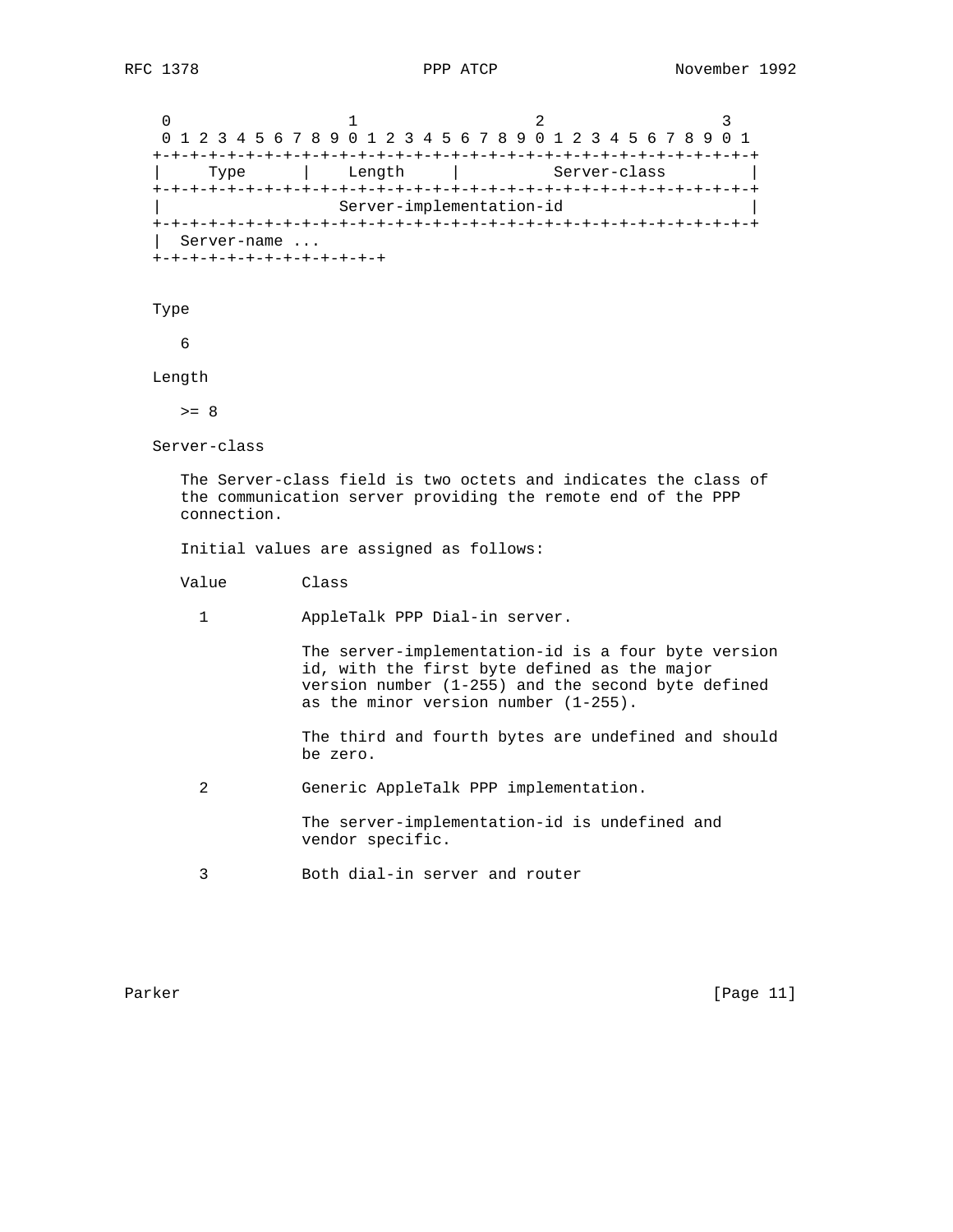Server-implementation-id

 The Server-implementation-id field is four octets and indicates the version of the communication server providing the remote end of the PPP connection.

Server-name

 This optional field contains the "AppleTalk ASCII" name of the server. The character codes used in "AppleTalk ASCII" are defined in [3], appendix D, "Character codes". The length of the name is bounded by the option length.

3.6. Zone-Information

Description

 This Configuration Option provides a way to obtain information about the AppleTalk zone used for the PPP connection.

 The nature of this option is advisory only. It is provided as a means of improving the end system's ability to provide a simple user interface.

 A summary of the Zone-Information Option format is shown below. The fields are transmitted from left to right.

|      |  |  |  |  |  |  |        |  |  |  |  |  |  |  |                          |  |  |  |  |  |  |  |  |  |  | 0 1 2 3 4 5 6 7 8 9 0 1 2 3 4 5 6 7 8 9 0 1 2 3 4 5 6 7 8 9 0 1 |  |  |  |  |  |  |  |  |  |  |  |
|------|--|--|--|--|--|--|--------|--|--|--|--|--|--|--|--------------------------|--|--|--|--|--|--|--|--|--|--|-----------------------------------------------------------------|--|--|--|--|--|--|--|--|--|--|--|
|      |  |  |  |  |  |  |        |  |  |  |  |  |  |  |                          |  |  |  |  |  |  |  |  |  |  |                                                                 |  |  |  |  |  |  |  |  |  |  |  |
| Type |  |  |  |  |  |  | Lenath |  |  |  |  |  |  |  | $\text{Zone-name} \dots$ |  |  |  |  |  |  |  |  |  |  |                                                                 |  |  |  |  |  |  |  |  |  |  |  |
|      |  |  |  |  |  |  |        |  |  |  |  |  |  |  |                          |  |  |  |  |  |  |  |  |  |  |                                                                 |  |  |  |  |  |  |  |  |  |  |  |

Type

7

#### Length

 $>= 3$ 

Zone-name

 This field contains the "AppleTalk ASCII" zone name in which the server resides. The character codes used in "AppleTalk ASCII" are defined in [3], appendix D, "Character codes". The length of the name is bounded by the option length.

Parker [Page 12]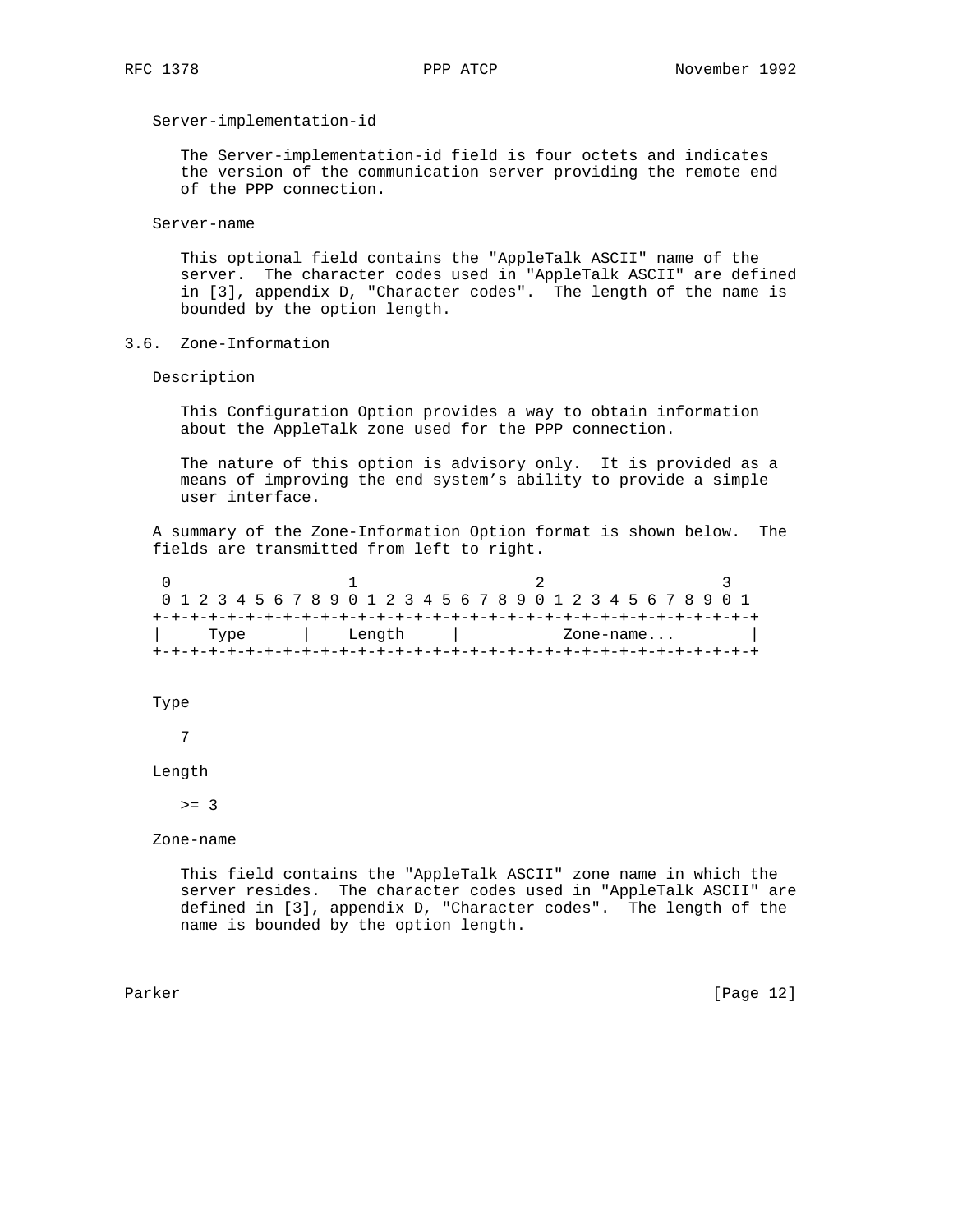# 3.7. Default-Router-Address

Description

 This Configuration Option provides a way to obtain information about a "default" Appletalk router which may be used to obtain network information such as zone names. It is provided as a means of obtaining the address of a router in the case both sides of the link are end systems.

 Any AppleTalk RTMP packets received should supercede information negotiated in this option.

By default, no default router is present.

 A summary of the Default-Router-Address Option format is shown below. The fields are transmitted from left to right.

0  $1$  2 3 0 1 2 3 4 5 6 7 8 9 0 1 2 3 4 5 6 7 8 9 0 1 2 3 4 5 6 7 8 9 0 1 +-+-+-+-+-+-+-+-+-+-+-+-+-+-+-+-+-+-+-+-+-+-+-+-+-+-+-+-+-+-+-+-+ | Type | Length | Reserved | AT-Net | +-+-+-+-+-+-+-+-+-+-+-+-+-+-+-+-+-+-+-+-+-+-+-+-+-+-+-+-+-+-+-+-+ | AT-Net | AT-Node | +-+-+-+-+-+-+-+-+-+-+-+-+-+-+-+-+

```
 Type
```
8

Length

6

Reserved

 This octet is reserved and MUST be set to zero on transmission and ignored on reception.

# AT-Net

 The two octet AT-Net is the AppleTalk network number of the default router. This two octet quantity represents a 16 bit unsigned number sent in "network byte order" (most significant octet first).

Parker [Page 13]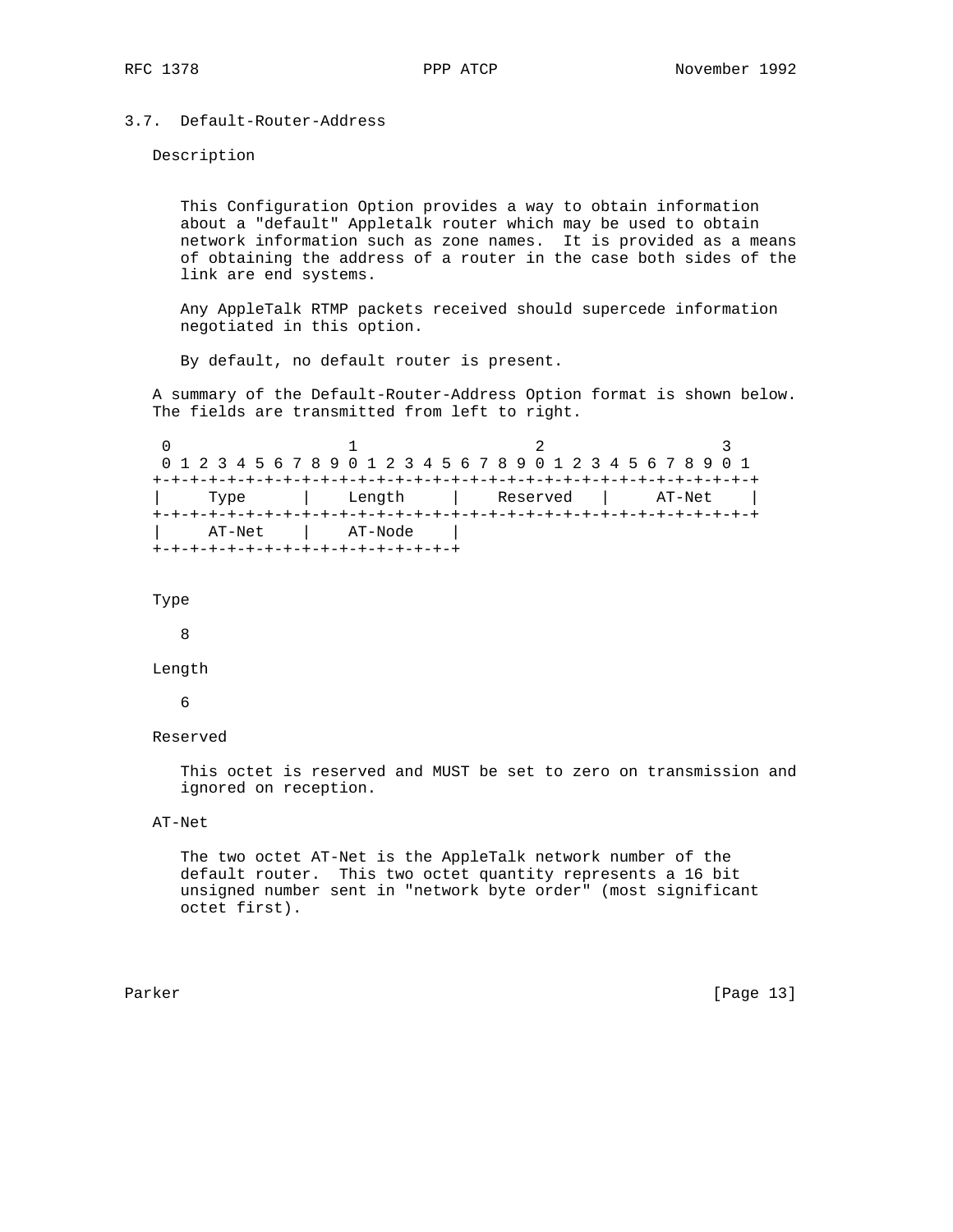AT-Node

 The one octet AT-Node is the AppleTalk node ID of the default router.

A. ATCP Recommended Options

 The ATCP is designed to support three different modes of operation. Each mode places constraints on the configuration options used and the values negotiated.

 The options for server information, zone information and default router address are "informational" options provided by one end of the connection and are not intended to be negotiated. These options are provided to support a higher level of service to dial-in end systems.

 The options which SHOULD be negotiated in each case are outlined below. Any option not listed may be rejected.

End System to Intermediate System - "dial-in"

This mode of operation is intended to support end system dial-in.

- 1 AppleTalk-Address (required)
- 2 Routing-Protocol (required, no routing protocol)
- 3 Suppress-Broadcasts (optional)
- 4 AT-Compression-Protocol (optional)
- 6 Server-information (optional, request from end system)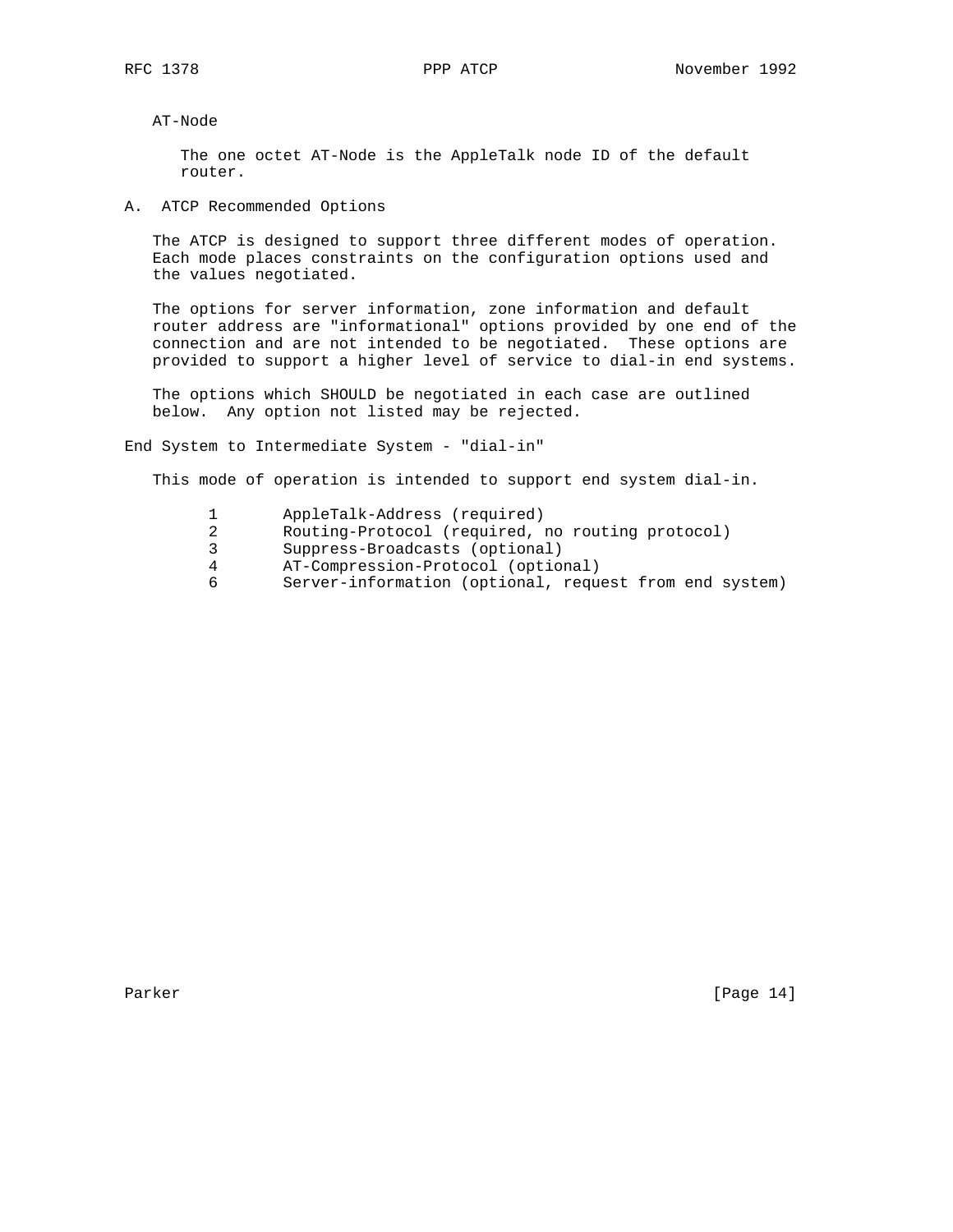Intermediate system to Intermediate system - with network number

 This mode of operation is intended to support WAN-to-WAN, i.e., router to router, connections where the link is configured with a network number.

- 1 AppleTalk-Address (required, nets must be zero or equal)
- 2 Routing-Protocol (optional)
- 3 Suppress-Broadcasts (optional)

Intermediate system to Intermediate system - without network number

 This mode of operation is intended to support WAN-to-WAN, i.e., router to router, connections where the link is not configured with a network number. Routers in this mode are referred to as "half routers" in [3].

- 1 AppleTalk-Address (optional, nets & nodes MUST be zero)
- 2 Routing-Protocol (optional)
- 3 Suppress-Broadcasts (optional, suppress all broadcasts)

# References

- [1] Simpson, W., "The Point-to-Point Protocol (PPP)", RFC 1331, Daydreamer, May 1992.
- [2] Reynolds, J., and J. Postel, "Assigned Numbers", STD 2, RFC 1340, USC/Information Sciences Institute, July 1992.
- [3] Sidhu G., Andrews, R., and A. Oppenheimer, "Inside AppleTalk, Second Edition", Addison-Wesley Publishing Company, Inc., May 1990.

# Acknowledgments

 Some of the text in this document is taken from previous documents produced by the Point-to-Point Protocol Working Group of the Internet Engineering Task Force (IETF).

 This document is derivative of drafts written by the following people. Many thanks for their work, and for taking an initial stab at the protocol:

 Steve Senum (sjs@network.com), Network Systems Corporation Jim Muchow (muchow@anubis.network.com), Network Systems Corporation Frank Slaughter (fgs@Shiva.COM), Shiva Corporation

Parker [Page 15]